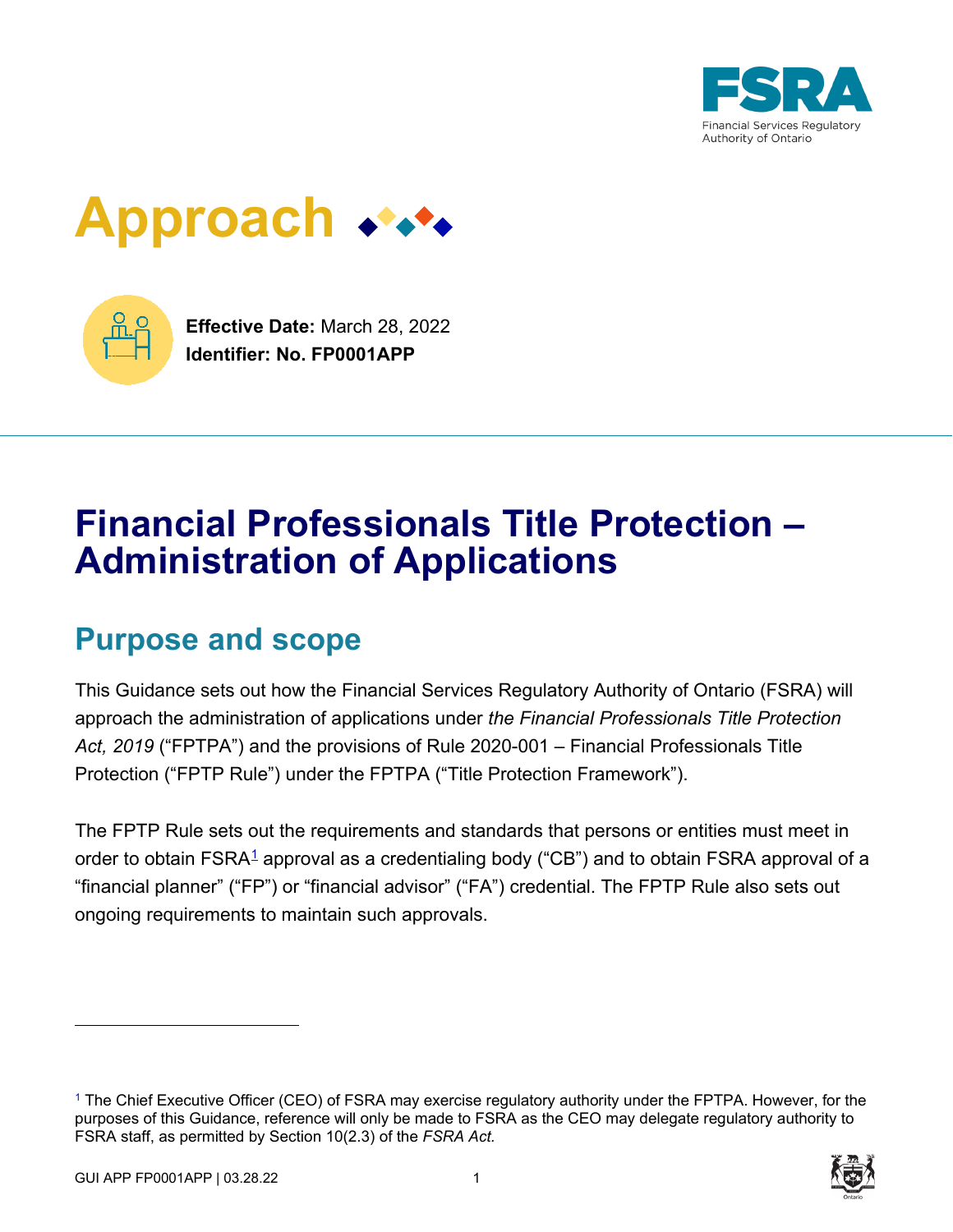

FSRA administers and enforces the Title Protection Framework pursuant to section 3.1 of the *Financial Services Regulatory Authority of Ontario Act, 2016* ("FSRA Act") and the FPTPA.

This Guidance applies to the following:

- organizations applying to FSRA for approval as a CB and to offer an approved FP or FA credential under the FPTPA, including but not limited to financial services education providers and designation and professional bodies
- approved CBs subject to ongoing requirements under the FPTPA and the FPTP Rule

# **Rationale and background**

Concerns were raised by consumer and investor advocates about the wide array of titles and credentials used by individuals operating in Ontario's financial services marketplace, and how it contributed to confusion over title usage. The absence of a regulatory framework governing the use of titles led to questions about the expertise and knowledge of individuals providing financial planning and financial advisory services.

The Title Protection Framework creates minimum standards for title usage, without creating unnecessary regulatory burden for title users. The Framework does not create a new licensing regime for individual title users, rather the Framework allows for existing licensing and professional designation regimes to become approved CBs and grants the individuals holding such licences or designations the right to use the FP or FA titles. Individual title users are required to hold an approved credential from a FSRA-approved CB and are required to meet conduct requirements and professional standards as set out by their respective CB.

Financial planning and advising activities that are subject to regulation will, in addition to oversight by the CB with respect to the appropriate use of title, continue to be overseen and regulated by the relevant existing regulatory bodies in Ontario.

The requirements included in the FPTP Rule establish minimum standards for use of the FP and FA titles so that consumers can have confidence in the quality of the services they receive from individuals using these titles. The FPTP Rule establishes approval criteria for a CB to permit the

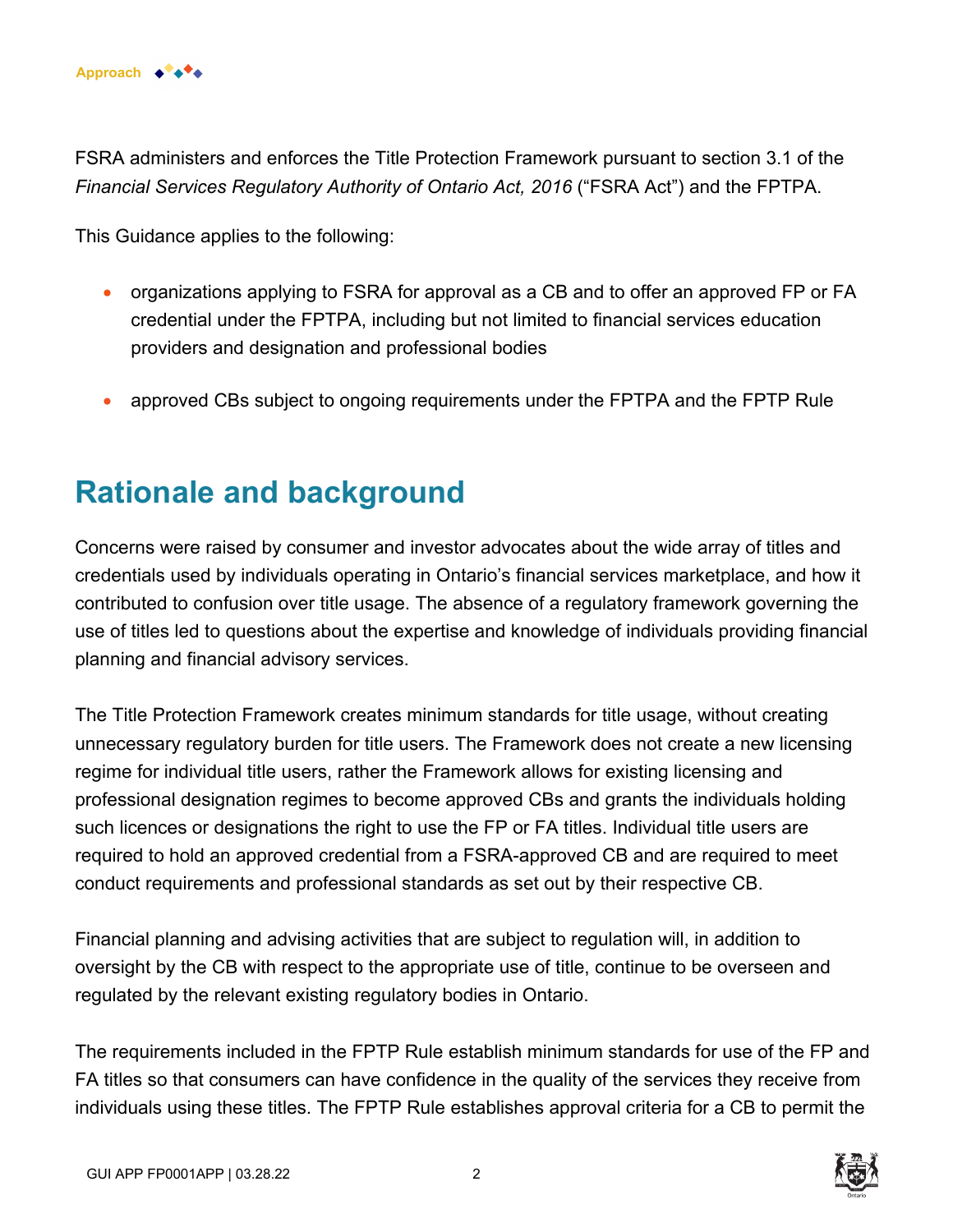

use of FP and FA credentials, to ensure that only individuals meeting minimum standards are able to use the FP or FA title. Individuals wishing to use the FP or FA title must have a credential that has been approved by FSRA and issued by an approved CB.

# **Principles**

The Title Protection Framework is designed to align with FSRA's statutory objects under the FSRA Act with respect to the FPTPA and the following key principles:

#### **Consumer confidence**

The Title Protection Framework protects the public interest through the implementation of new minimum standards that CBs and individual title users must meet.

The Title Protection Framework also protects the public interest through the oversight of approved CBs and individuals using the FP and FA titles. FSRA has authority under the FPTPA to take enforcement action against persons or entities who issue, or purport to issue, approved credentials or who use the FP or FA titles without an approved credential, subject to transition provisions.

### **Regulatory effectiveness and efficiency**

The Title Protection Framework represents new requirements for those using FP and FA titles. FSRA has efficiently and effectively implemented a fair and flexible framework by leveraging existing regimes for granting and supervising financial planning and advising designations and licences to ensure that individuals using the FP or FA titles meet minimum standards.

The framework is designed to leverage existing standards and regimes which are already in place as a means to mitigate unnecessary burden on market participants and costs to consumers. This allows for existing standards, practices and licences/designations to be recognized as meeting minimum standards for title usage, and to enable certain individuals to continue to conduct business using the FP and FA titles without significant disruption or excessive additional cost.

In its Annual Business Plan, FSRA outlined its strategic direction to further its mandate and objects under the *FSRA Act*, which include serving the public interest by delivering a principles-

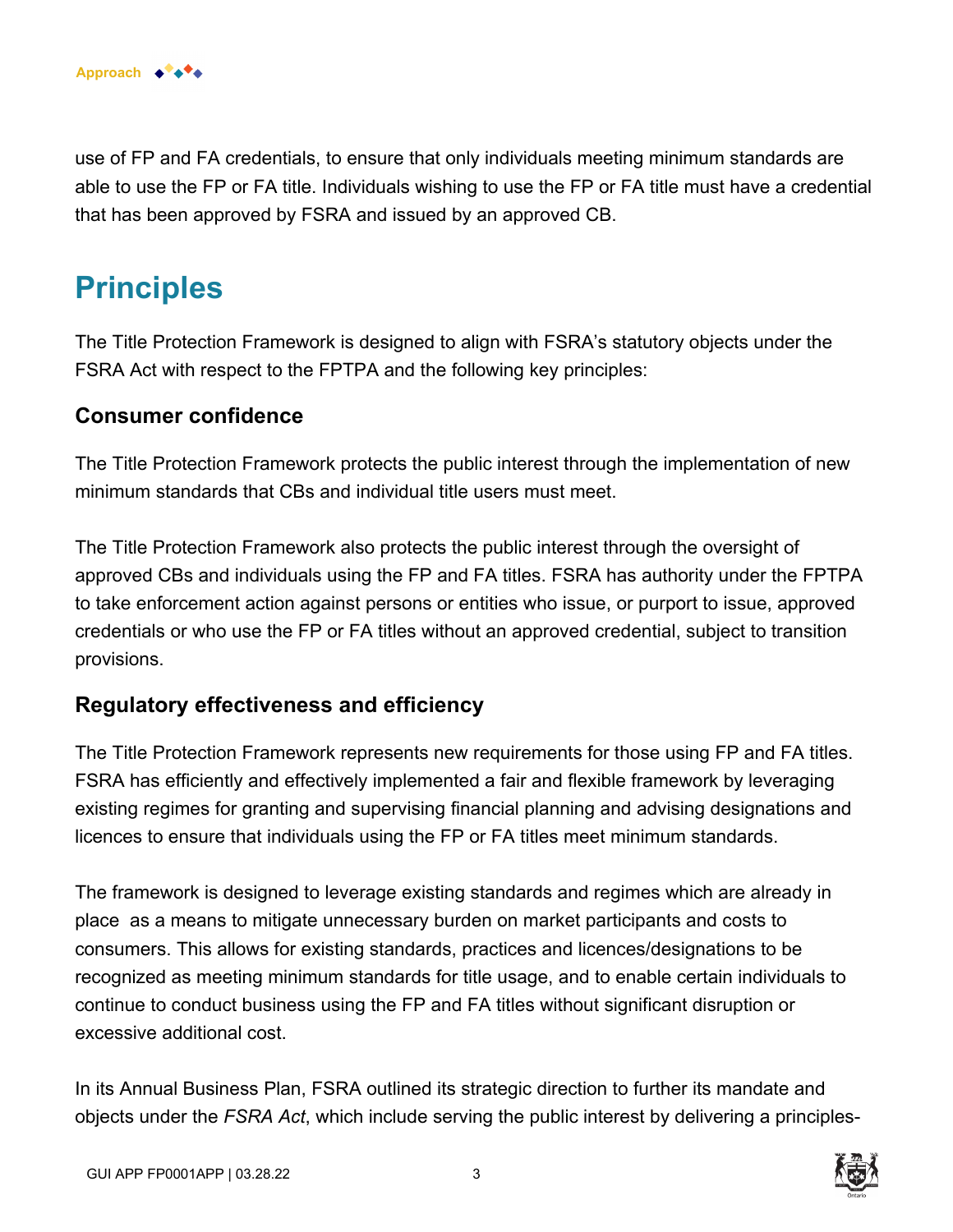

based and outcomes-focused regulatory regime, to appropriately respond to the dynamic nature of the financial services sector. FSRA's approach to the design, implementation and administration of the Title Protection Framework is consistent with this direction. The prescribed standards outlined in the FPTP Rule minimize prescriptive requirements, where appropriate, and provide for flexibility for CBs and title users in achieving compliance. This approach is intended to accommodate the complex and diverse existing landscape of financial planners and advisors, their employers and their designation or licence granting bodies without introducing unduly burdensome barriers for new entrants.

# **Processes and practices**

### **Credentialing bodies – application**

In order to obtain FSRA approval as a CB, a person or entity must submit an application to FSRA. The application is available on the FSRA website.

FSRA will review the application and supporting documents against the prescribed standards in subsection 4(1) of the FPTP Rule and the requirements outlined in this Guidance.

The submission for approval of a CB must include:

- the legal name of the applicant, a description of its mandate and objects, organizational structure (including names and addresses of management and directors), and constating documents (e.g., articles, charter, by-laws)
- the name and contact information of the individual who will respond on behalf of the applicant to any requests for information by FSRA for the purposes of reviewing the application
- the type of credential the applicant is seeking to get approved under the FPTPA
- an overview of the applicant's experience as a CB and/or offering a financial services licence/designation

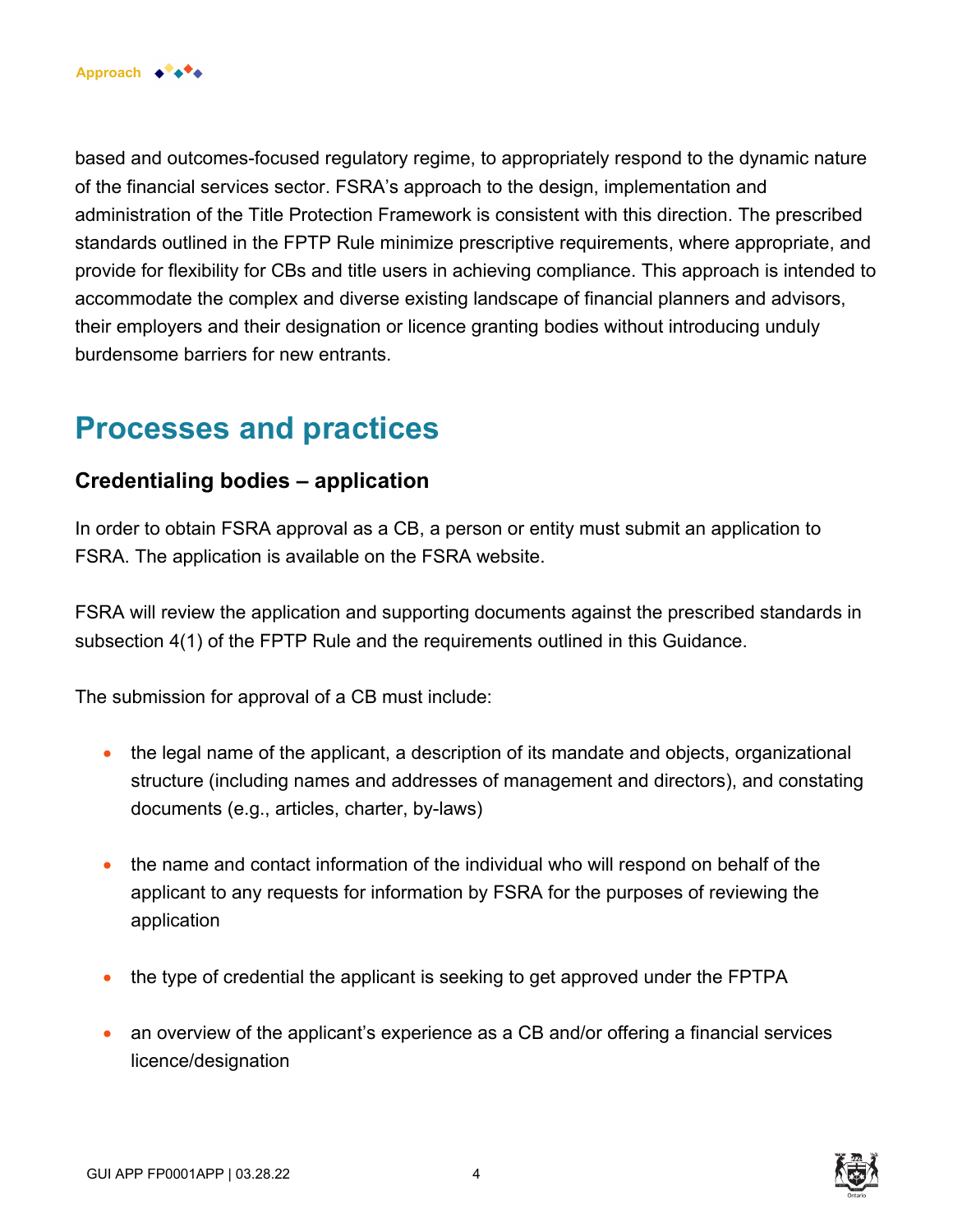- details of how the CB will meet the requirements in the FPTP Rule (in particular subsection 4(1)) (please refer to the "Credentialing Bodies – Criteria and Duties" section of this guidance document for additional information)
- a summary of, and a copy of, policies and procedures relating to the administration and operation of the proposed credentialing program
- a summary of, and copy of, policies and procedures relating to the CB's approach for the regular review of its education curriculum for approved credentials
- a summary of, and a copy of, policies and procedures relating to the granting of credentials, including an outline of the processes for acceptance into the credentialing program and granting / recertification of credentials
- explanation of any education exemptions / alternative pathways with respect to obtaining a credential that may be granted or considered by the CB
- an overview of the complaints process for credential holders credentialed by the CB
- an outline of the disciplinary review process for credential holders, including staff accountabilities and the scope of issues to be adjudicated
- details and description of historical disciplinary actions
- a summary of the CB's approach to investigation and enforcement
- a summary of, and a copy of, written policies and procedures relating to the monitoring and supervision of credential holders
- a link to any current public listing, maintained by the CB, of individuals holding a designation or credential issued by the CB

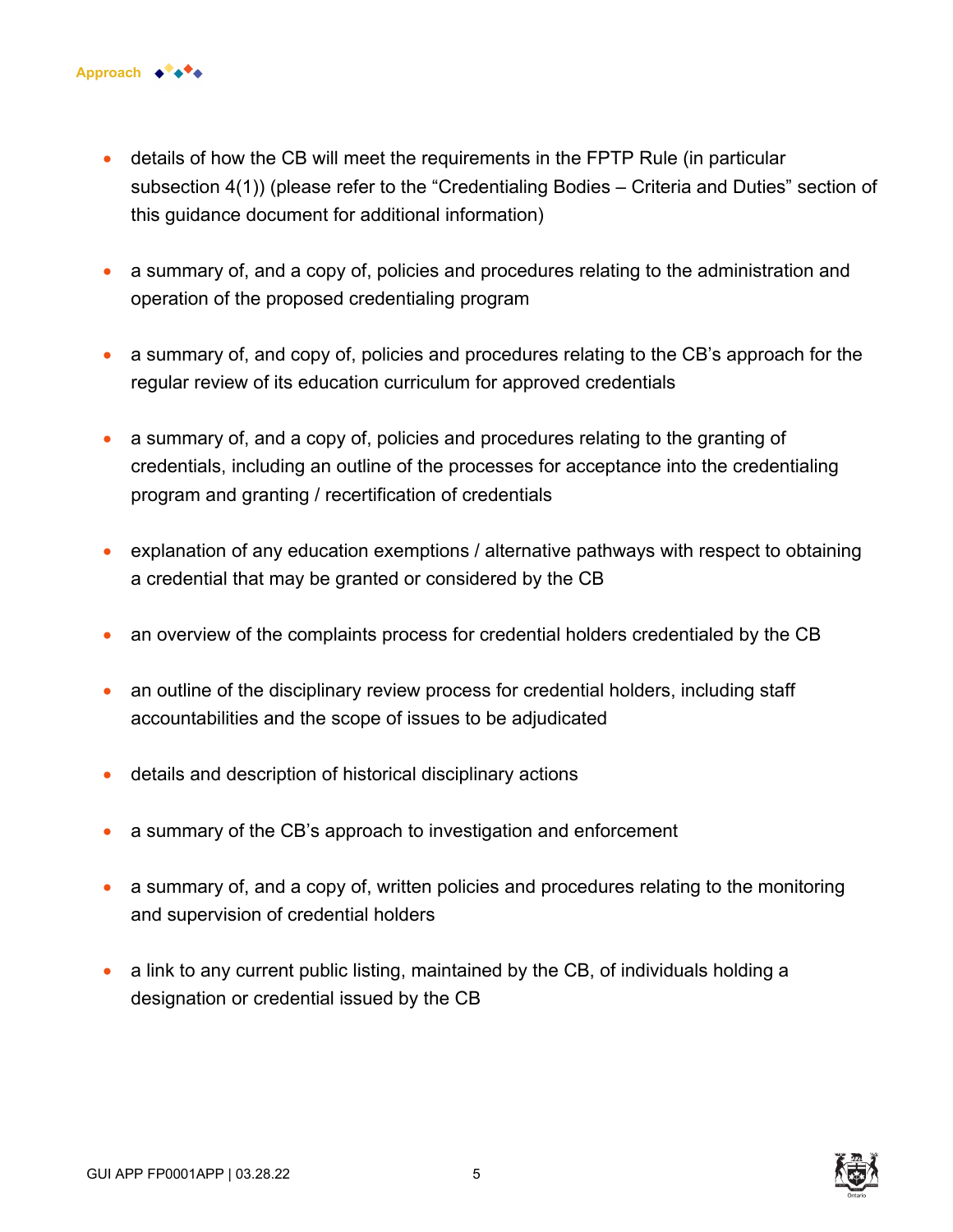

#### **Delivery of documents**

Applications can be submitted electronically to the e-mail address identified on the FSRA website. FSRA will accept alternative methods of application if an applicant requires accommodation under the *Accessibility for Ontarians with Disabilities Act, 2005*.

#### **Timeline for approval**

FSRA will communicate its decision to the applicant within 60 calendar days after receipt of all required documentation.

#### **Terms and conditions**

Subsection 4(3) of the FPTPA provides FSRA with the authority to impose terms and conditions on the approval of a CB at any time, including at the time of approval or at any point in time during which a person or entity is acting as an approved CB.

For example, in reviewing an application, FSRA could identify that a potential CB's enforcement framework may not be sufficiently robust. In this instance, FSRA may approve the application with a condition that the CB must make amendments to its enforcement framework, provide regular progress reports for a specified period of time, and meet specified performance measures.

When a CB is approved, FSRA may impose terms and conditions on a CB as necessary to give effect to the Title Protection Framework. These could include, for example, developing consumer education materials, requiring a compliance or governance review, implementation of stronger controls and/or restrictions or a temporary prohibition on the issuance of new credentials.

#### **Terms of approval**

Upon approval, the CB will enter into Terms of Approval with FSRA, which will, in addition to the FPTPA and FPTP Rule requirements, outline the CB's ongoing requirements and any conditions for the approval, if applicable.

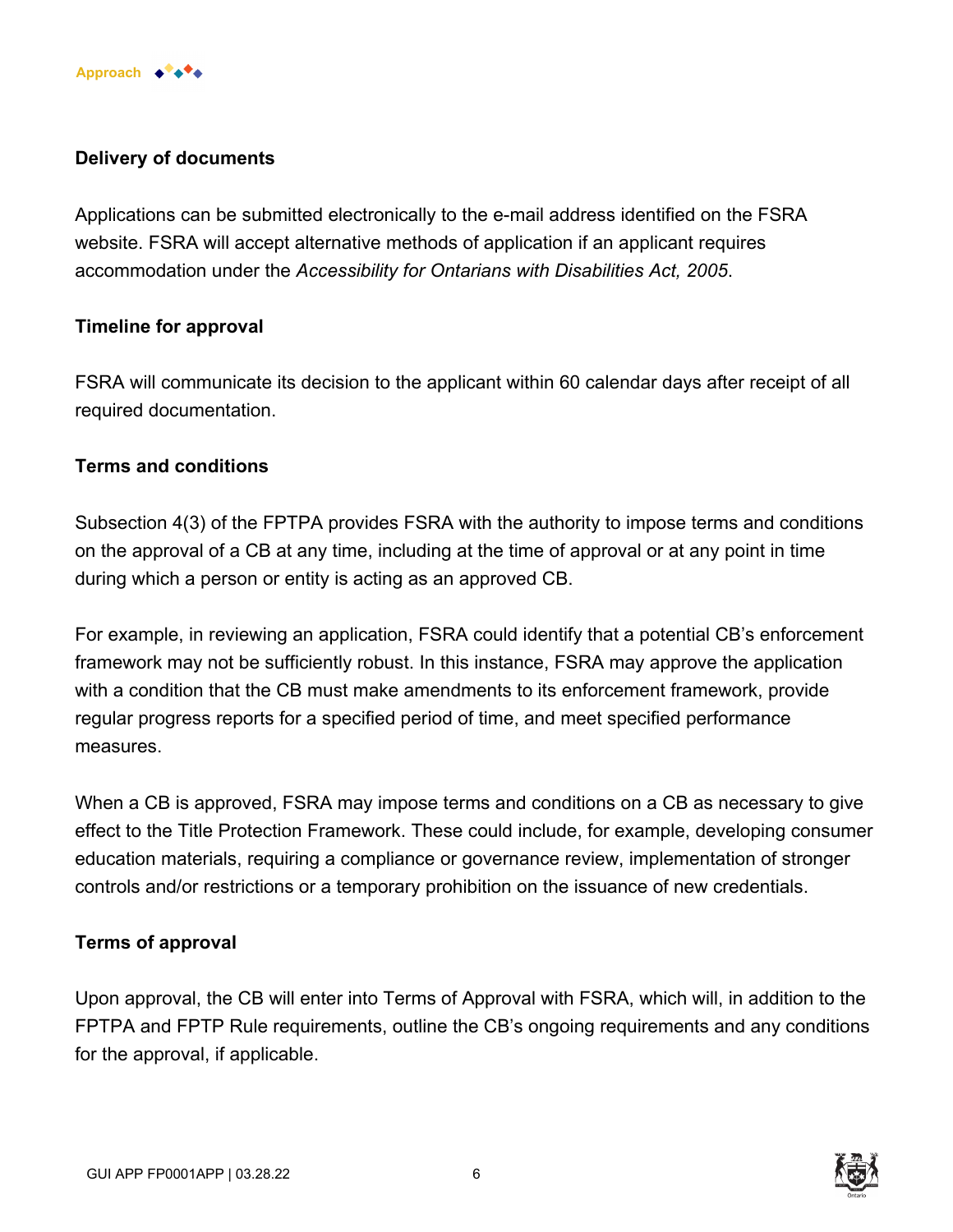### **Approved credentialing bodies and credentials**

A list of FSRA-approved CBs and credentials will be posted on the FSRA website. The list will be updated as CBs and their relevant credentials are approved. In addition, any terms and conditions with respect to the approval of a CB or credential would be noted on the FSRA website.

CBs are required under subsection 4(4) of the FPTP Rule to make public a current list of individuals holding approved credentials it has issued and the type of credential issued to each individual. Pursuant to subsection 4(5) of the FPTP Rule, FSRA will use this information to establish and administer a FSRA public registry.

### **FP and FA credentials – application**

Applications for the approval of an FP or FA credential can be submitted at the same time as an application for approval of a CB. Once FSRA has approved the CB, it will consider the application for approval of the relevant FP or FA credential. The credential application submitted to FSRA, must demonstrate compliance with the requirements in subsection 5(1) and/or subsection 6(1) of the FPTP Rule and take into account the requirements outlined in this Guidance. The application is available on the FSRA website.

FSRA will review the application and supporting documents against the prescribed standards in subsections 5(1) and/or 6(1) of the FPTP Rule and the requirements outlined in this Guidance.

For more information on the information required, please see the "Approval Criteria for a Financial Planning or Advising Credential" section of this Guidance.

#### **Delivery of documents**

Should an applicant wish to apply for approval of more than one credential, only one application for approval of a CB is required to be submitted, but that application must include separate assessments for each credential approval being sought.

Applications can be submitted electronically to the e-mail address identified on the FSRA website. FSRA will accept alternative methods of application if an applicant requires accommodation under the *Accessibility for Ontarians with Disabilities Act, 2005*.

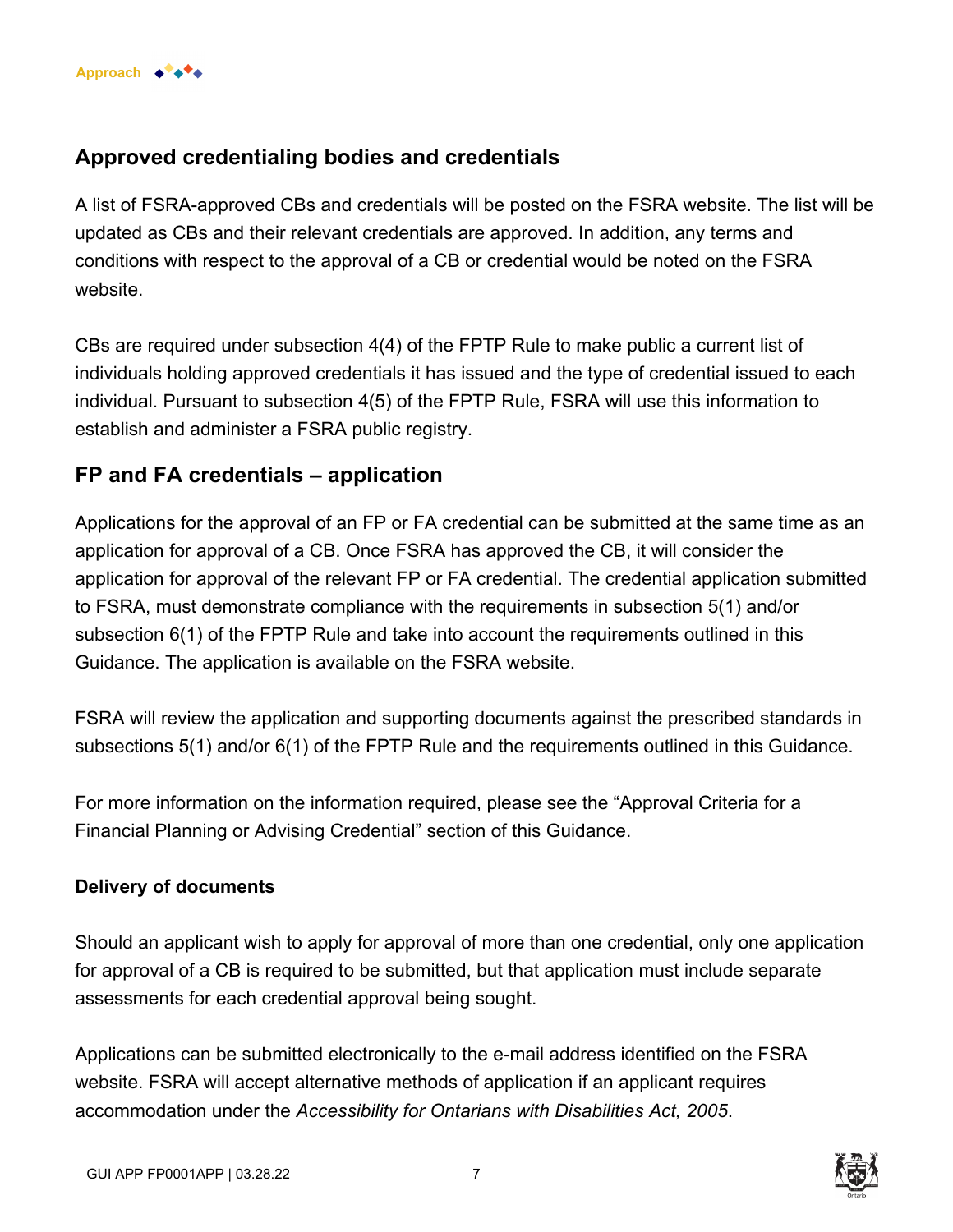

### **Revocation of credentialing body approval**

The FPTPA and the FPTP Rule permit FSRA to revoke a CB's approval if it is not in compliance with the terms and conditions of its approval, the FPTPA or the FPTP Rule. FSRA will post CB approval revocations on its website.

### **Credentialing bodies – criteria and duties**

Section 4 of the FPTP Rule sets out the prescribed standards for entities to obtain approval as a CB under the FPTPA, as well as the ongoing requirements with which a CB must comply.

#### **Governance and administration**

CBs must demonstrate an effective governance structure, administrative policies and procedures, and how they serve the public interest. FSRA will evaluate whether the applicant can protect its credentialing certification process from undue or improper influence, and sustain the integrity of its credentialing program, so that only qualified individuals are granted a credential.

A CB's application should describe its systems, policies and procedures in place to achieve compliance with the Title Protection Framework. For example:

- how the CB will ensure ongoing compliance with the Title Protection Framework including, without limitation, any terms and conditions of approval
- how the CB will adapt its credentialing program, should there be any future amendments to the Title Protection Framework, relevant FSRA guidance on such framework, or additional terms, conditions or other requirements from FSRA

To demonstrate effective governance and administration that serves the public interest, a CB's application should describe:

 $\bullet$  its governance structure  $-$  i.e., how it is overseen by a board of directors or other body that is accountable for setting expectations for the operation of the credentialing program and overseeing senior leadership and the execution of such program



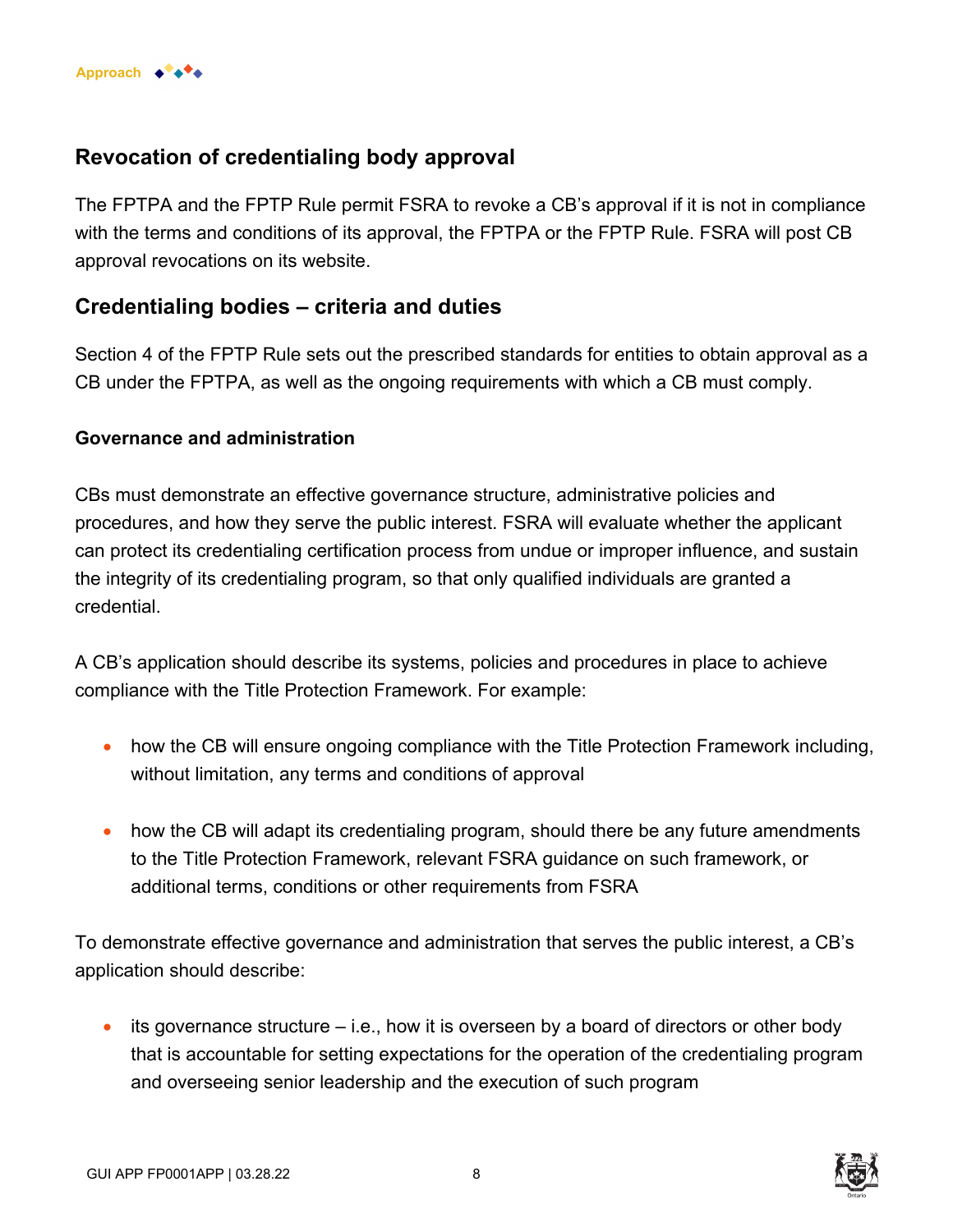

- its financial resources necessary to operate its credentialing program applicants should include a copy of their most recent audited financial statement for review
- its arrangements in place to manage liability risk (for example, by maintaining adequate insurance)
- its records retention policy and how it will maintain records accessible to FSRA in relation to the operation of its credentialing program in accordance with applicable legislation, or as required by other contractual arrangements or legal requirements
- policies and procedures in place to identify, manage and address real or perceived conflicts of interest with respect to the structure, operations, credential holder oversight and/or credentialing decisions of the organization, which reinforce the commitment to serve the public interest
- its safety and security measures, which ensure that information technology systems and electronic data are protected
- its processes and procedures in place to mitigate any disruption to the operation

#### **Personnel and resources**

CBs must demonstrate in their application that they possess the necessary expertise and resources to effectively administer and maintain a credentialing program, including that they have an adequate number of individuals delivering curriculum content and examinations, conducting oversight and supervision, investigating and resolving complaints and conducting disciplinary proceedings, all of whom are qualified, competent subject matter experts with the skills and experience to discharge such responsibilities, or under the management of those who have such qualifications, skills and experience.

#### **Professional standards for credentialing body employees**

A CB's application must describe its code of ethics and professional standards for its officers, directors and employees that serves the public interest.

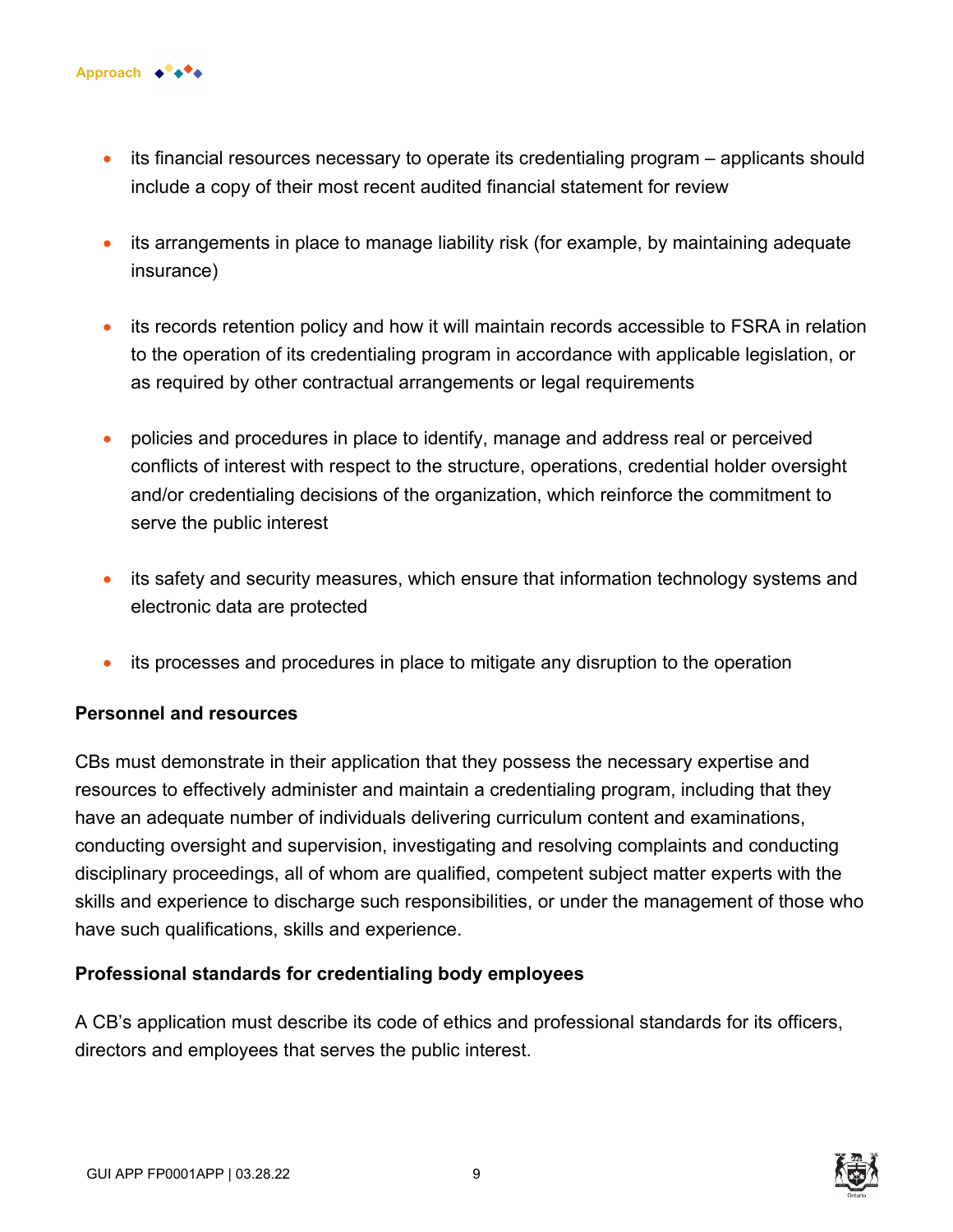

#### **Ensuring only qualified individuals are granted a credential**

A CB's application must demonstrate robust controls to ensure that only qualified and competent individuals are granted and allowed to hold a credential.

The application should show that an applicant's credentialing process is fair and is not designed or applied in a manner that would inhibit or prevent any individual, or any group or class of individuals, from seeking admittance into the credentialing program, other than on the basis of competence and the ability to serve the public interest.

The application should also show that the applicant has a process in place to assess the suitability of a prospective credential holder, should disciplinary or enforcement action be taken by another approved CB or regulatory body, to ensure that the individual is appropriately qualified to obtain an approved credential.

#### **Conduct oversight of credential holders**

A CB's application should demonstrate that it has policies, procedures and administrative practices to effectively oversee the conduct of and otherwise supervise individuals holding approved credentials it has issued. This should address:

- requiring credential holders to disclose their approved credential(s) to consumers in a clear and timely manner
- investigating any consumer complaints or allegations of potential or actual noncompliance with its code of ethics or professional standards
- monitoring for any disciplinary or enforcement action taken by another approved CB or regulatory body against one of its credential holders
- assessing the suitability of a credential holder should disciplinary or enforcement action be taken by another approved CB or regulatory body to ensure that the individual is still appropriately qualified to hold an approved credential
- where the credential holder is also a registrant/licensee with a regulatory body or holds an approved credential with another approved CB, informing complainants of alternative



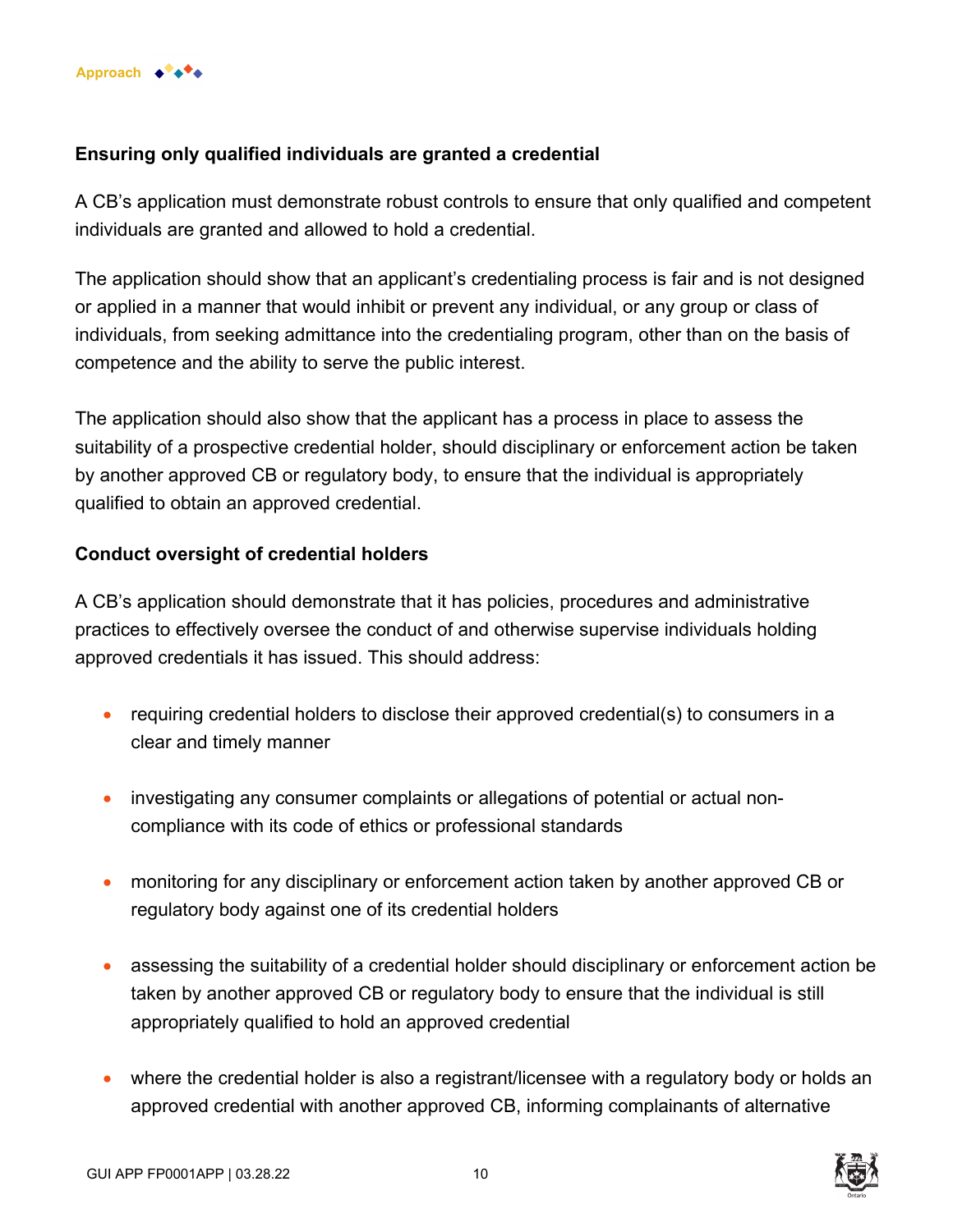complaint handling options that may be available. This should include providing the complainant with an outline of relevant potential benefits of having their complaint handled by another body (e.g., access to third-party dispute resolution services and compensation schemes)

- how the CB would notify a regulatory body of complaints received about the conduct of a credential holder that is also a registrant and/or licensee with that regulatory body, as per applicable privacy legislation or information sharing arrangements<sup>2</sup>
- notifying other approved CBs or regulatory bodies of disciplinary or enforcement action it has taken against one of its credential holders

#### **Course content**

A CB's application should describe how it will keep its course content up to date to address key changes and developments in the financial services sector and any regulatory requirements or legislative changes, where applicable.

#### **Process for review and adjudication of complaints**

A CB's application should show how it will effectively respond to complaints from the public related to individuals holding approved credentials it has issued and how it will maintain effective processes to transparently and fairly adjudicate and publicly report on complaints, including:

- defined service standards for reviewing and adjudicating complaints
- a demonstrated, risk-based approach to escalate complaints as required
- a demonstrated procedure to triage its review of complaints (e.g., by volume, cause and potential public harm) and to communicate outcomes for each complaint
- a documented, publicly accessible complaints process

 $2$  CBs should consider implementing a process to obtain consent from prospective and existing credential holders in order to share information with other approved CBs and/or regulatory bodies relevant to the person's suitability as a credential holder.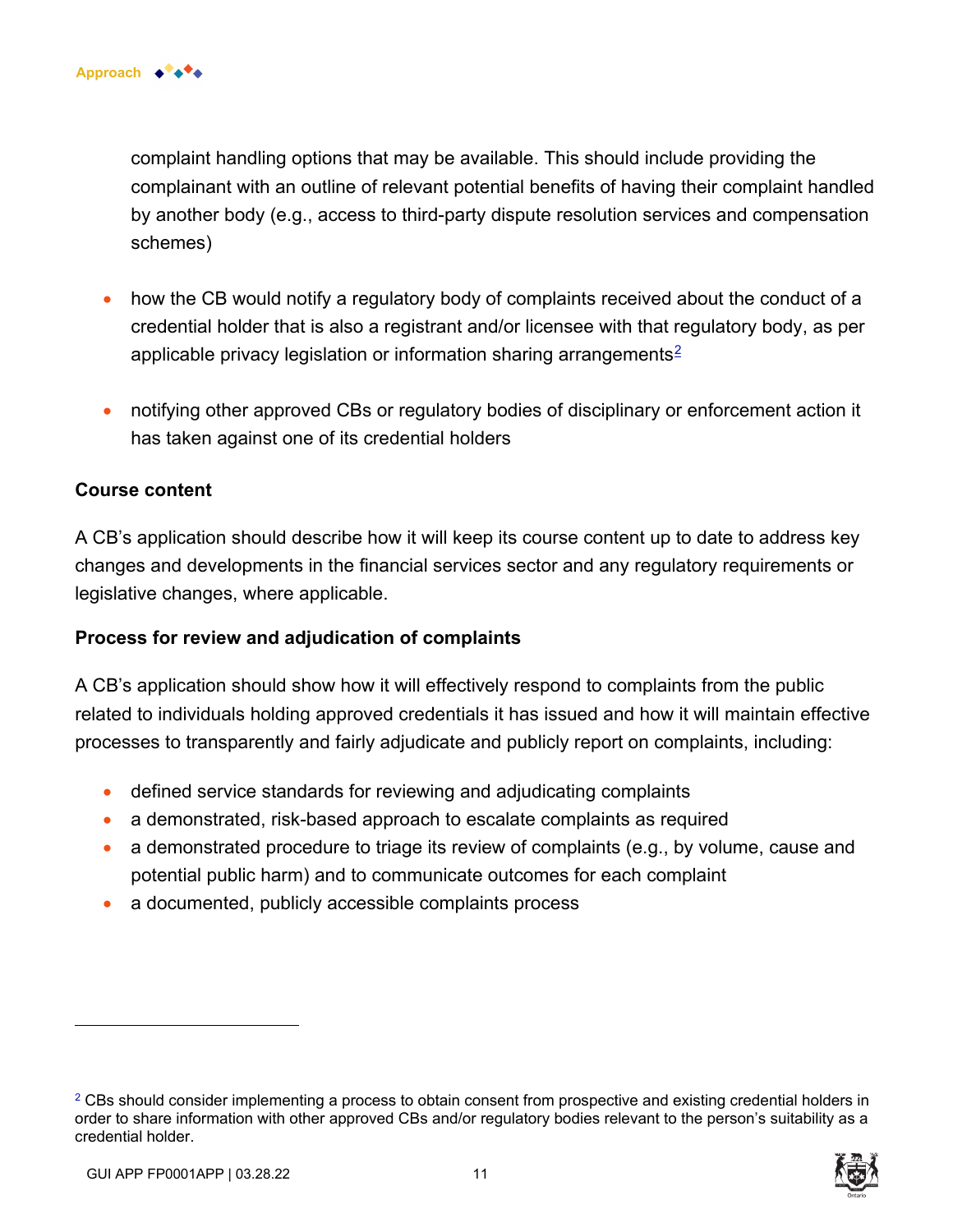

#### **Publicly available information**

A CB's application should explain how it will maintain a current, publicly accessible list of individuals holding approved credentials, as well as to make information available to the public regarding disciplinary action taken against current and former credential holders. The level of detail with respect to disciplinary action should provide consumers with a sufficient understanding of the key facts and outcome of the case.

The application should also demonstrate that the CB has a mechanism in place to share this data with FSRA, as per subsection 4(5) of the FPTP Rule, in order to facilitate the development of a consolidated public registry.

#### **Outsourcing arrangements**

If a CB outsources a component of its credentialing program, its application should describe the legally enforceable agreement in place with the third party, the roles and responsibilities of each party, as well as procedures for the identification and management of any conflicts of interest, should they arise, and the applicant's processes to ensure the competence and performance of any third party retained.

### **Approval criteria for a financial planning or advising credential**

Sections 5 and 6 of the FPTP Rule set out the prescribed standards that approved CBs must demonstrate in order to obtain approval of an FP or FA credential.

#### **Credentialing program**

A CB's application for approval of a financial planning/advising credential must include:

- details of how the FP/FA credential requirements in the FPTP Rule (in particular sections 5 and/or 6) will be met
- an overview of the various competencies the credential will instill and test
- a detailed explanation of how the design and administration of the curriculum will satisfy the standards set out in clauses 5(1)a or 6(1)a of the FPTP Rule, and how students will be

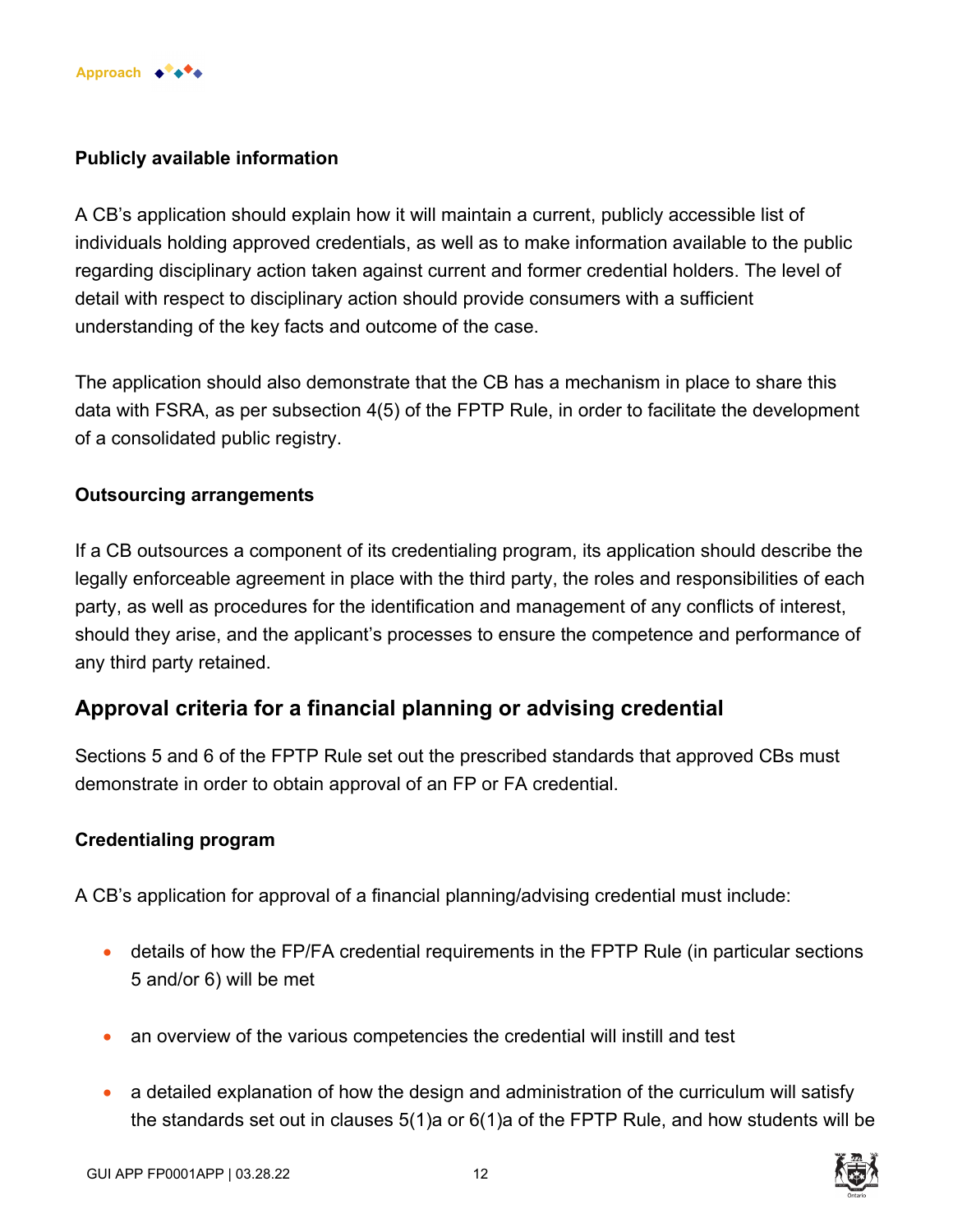

educated and tested on the standard of care

- a copy or description of a code of ethics and professional expectations for a credential holder that is consistent with the standard of care set out in clauses 5(1)a or 6(1)a of the FPTP Rule, and details on how it would be communicated and enforced (FSRA expects the code of ethics and professional expectations will include a requirement for credential holders to put the client's interests first)
- a description of educational requirements related to financial planning, advising, investments, or associated matters to provide the technical knowledge, professional skills and competencies required to hold each credential set out in clauses 5(1)b and 6(1)b of the FPTP Rule
- a copy of the course curriculum for the relevant credential
- a description of the policies and procedures for exam administration set out in subsections 5(2) and 6(2) of the FPTP Rule
- a template / sample examination
- educational requirements, format and frequency of the continuing education (CE) program to be imposed by the approved CB (CE educational requirements should be consistent with the educational requirements outlined below to ensure the continued qualification of credential holders for FP/FA title use)
- a description of how it intends to ensure compliance with its code of ethics and CE requirements
- a description of the ongoing requirements for individuals to continue to hold and use the credential, as well as how the CB's ongoing requirements will be monitored, supervised and enforced by the approved CB (e.g., including compliance with the CB's code of ethics and professional standards)

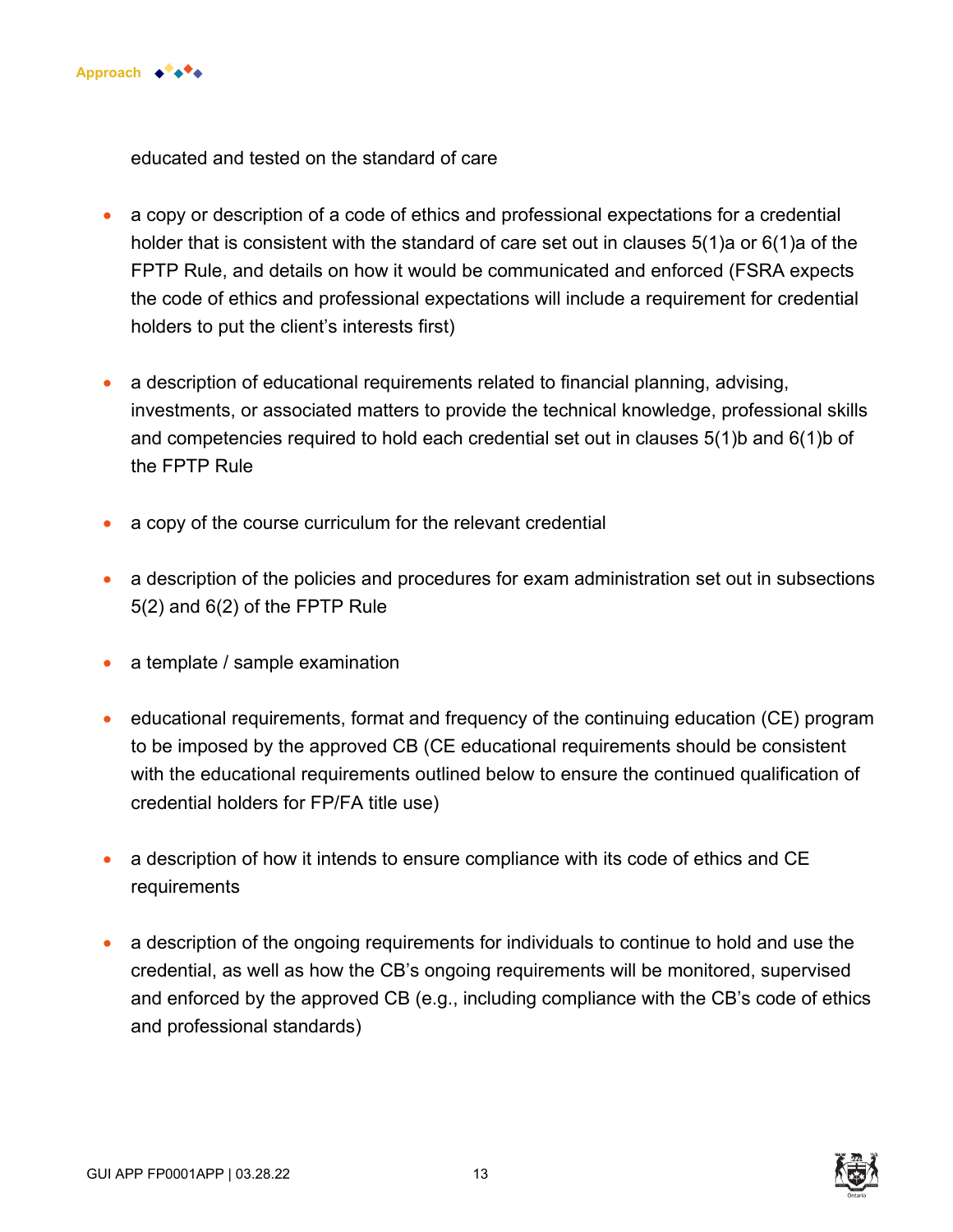

#### **Educational requirements**

CBs are expected to provide a description of the educational requirements related to financial planning, advising, investments, or associated matters to provide the technical knowledge, professional skills and competencies required to hold each credential.

The tables in Appendix 1 outline FSRA's approach to assessing a CB's curriculum against the FP/FA credential approval criteria as set out in clauses 5(1)b and 6(1)b of the FPTP Rule.

**Note:** The tables are intended to provide CBs with additional guidance on the type of content that should be reflected in their curriculum. Please refer to Appendix 1 for additional detail on FSRA's approach to assessing curriculum.

# **Effective date and future review**

This Guidance is effective as of the date the FPTP Rule comes into force and will be reviewed no later than three years following such date.

# **About this guidance**

This Guidance is an Approach. Approach Guidance describes FSRA's internal principles, processes and practices for supervisory action and application of Chief Executive Officer discretion. Approach Guidance may refer to compliance obligations but does not in and of itself create a compliance obligation. Visit [FSRA's Guidance Framework](https://www.fsrao.ca/regulation/guidance/fsra-guidance-framework) to learn more.

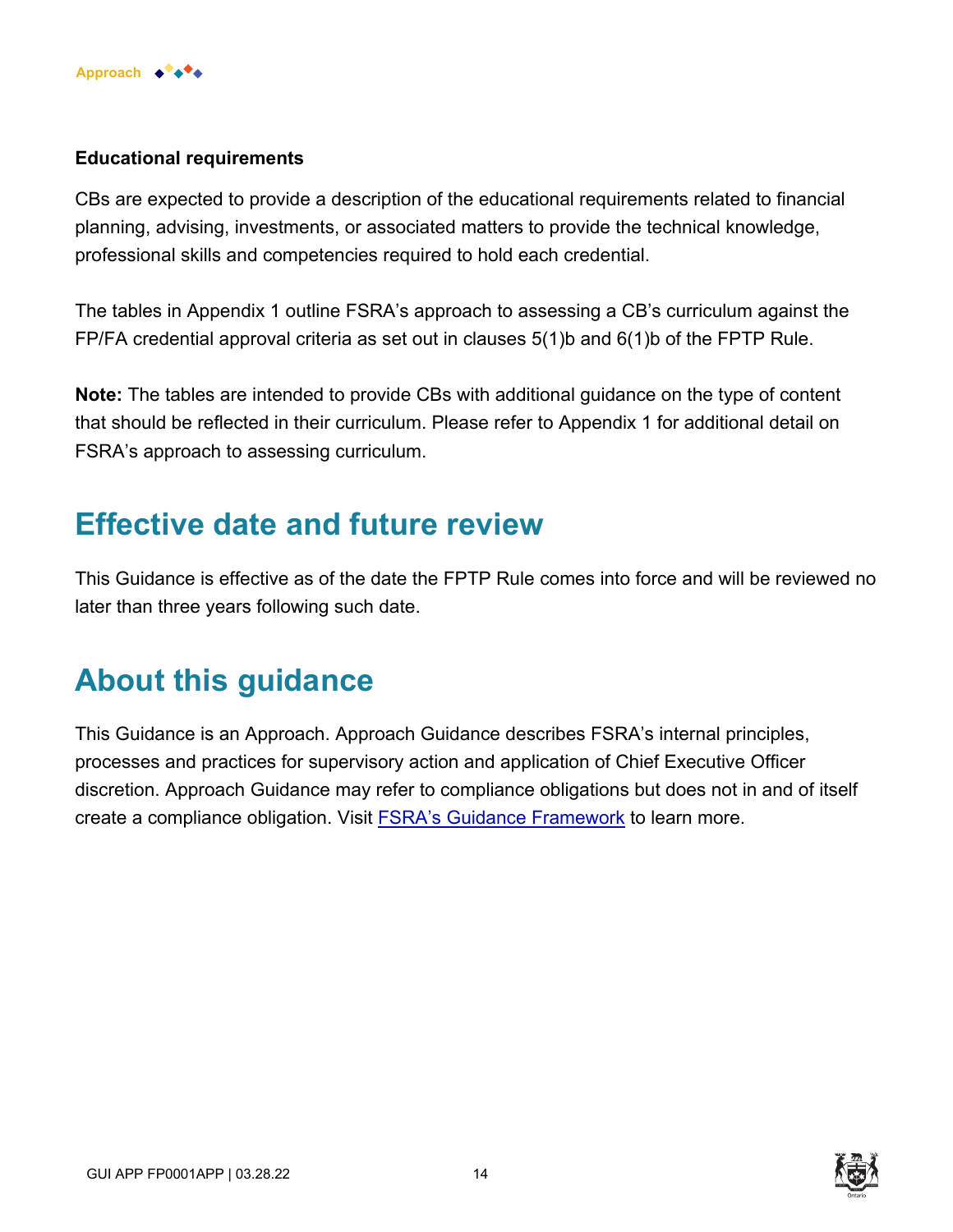# **Appendix 1: FSRA's approach to assessing curriculum under the FPTPA**

### **Table 1 – Financial Planner curriculum assessment**

| <b>FP Credential Approval Criteria</b>                                                 | <b>Approach</b>                                                                                                                                                                                                                                                                                                                                                         |
|----------------------------------------------------------------------------------------|-------------------------------------------------------------------------------------------------------------------------------------------------------------------------------------------------------------------------------------------------------------------------------------------------------------------------------------------------------------------------|
| 5(1)(b)1 The Canadian financial<br>services marketplace and<br>regulatory environment. | An education program for a FP credential should<br>demonstrate it has content that reflects:                                                                                                                                                                                                                                                                            |
|                                                                                        | an overview of the Canadian financial services<br>marketplace                                                                                                                                                                                                                                                                                                           |
|                                                                                        | an overview of the Canadian regulatory<br>environment (at a minimum related to the sector in<br>which the individual operates)                                                                                                                                                                                                                                          |
|                                                                                        | In order to equip an individual with the ability to provide<br>sound financial advice, a FP education program should<br>also include content on economics - in particular,<br>content on how the financial services marketplace<br>operates as well as underlying economic fundamentals<br>and monetary policies (for example, GDP, inflation,<br>interest rates, etc.) |
| 5(1)(b)3 Ethical practices and<br>professional conduct.                                | A FP education program should demonstrate it has<br>content that reflects an understanding of:                                                                                                                                                                                                                                                                          |
| 5(1)(b)4 Dealing with conflicts of<br>interest.                                        | ethical practices and professional conduct,<br>including practical content on how to manage<br>and handle certain ethical situations and<br>scenarios                                                                                                                                                                                                                   |

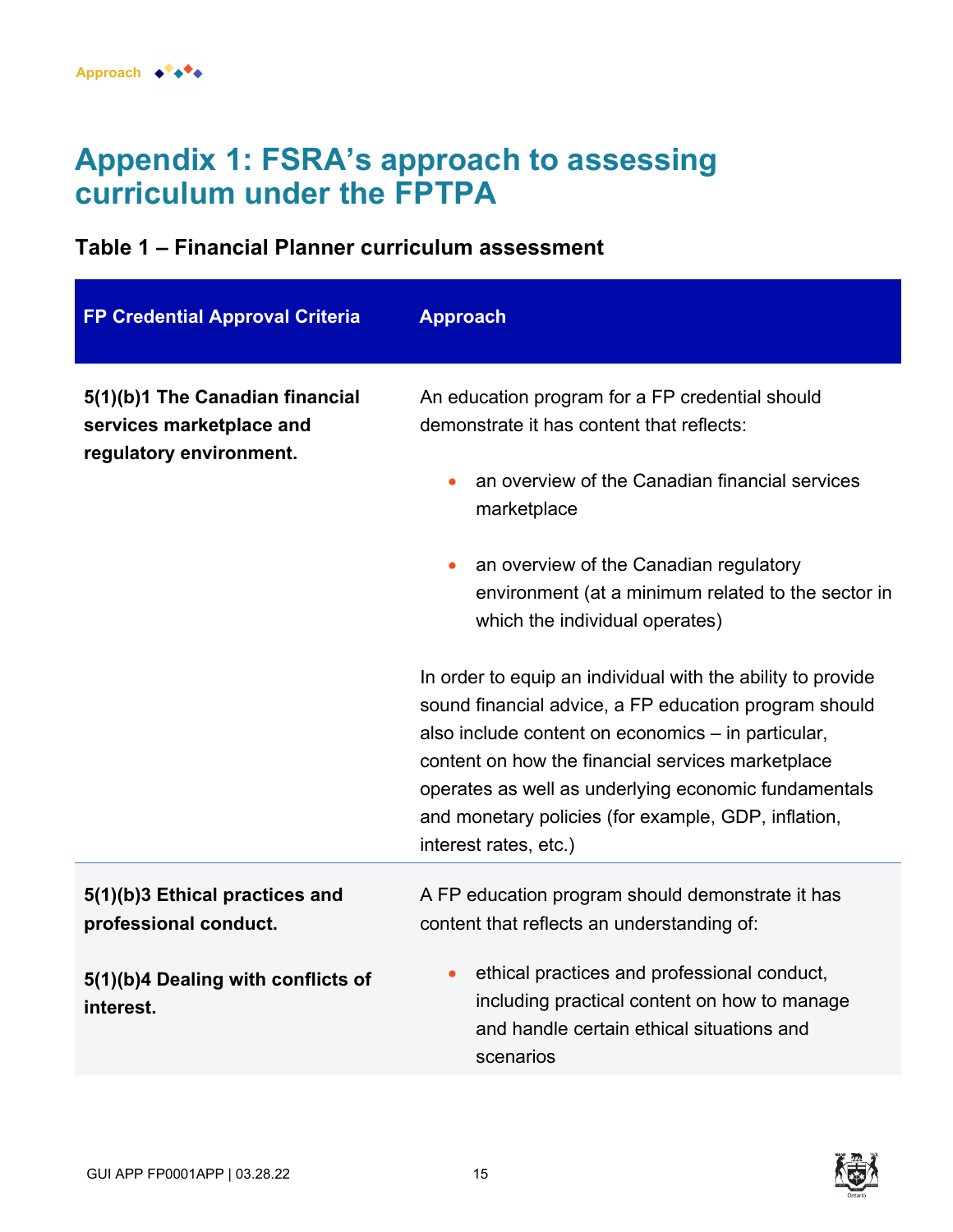

- **5(1)(b)5 Collecting personal and financial information.**
- how to identify, manage, and address any perceived or real conflicts of interest

A FP education program should demonstrate a productagnostic approach to client discovery. FSRA considers client discovery to be the foundational process for engaging with clients in order to provide financial planning services, regardless of the product being sold or service being offered.

#### **5(1)(b)6 Identifying client objectives, needs and priorities.**

The curriculum should focus, at a minimum, on the skills and competencies required to provide financial advice to a retail client (a person who is not a corporation, partnership, association, trust, organization, etc.)

The curriculum should provide an individual with an understanding of the following concepts:

- collecting all relevant personal and financial client information
- identifying the client's financial objectives, priorities, and areas of need
- determining a client's capacity and tolerance for risk to develop a client's risk profile
- identifying appropriate asset allocation based on the client's unique and personal financial circumstances
- conducting a periodic review of the client's ongoing objectives, priorities, and areas of need

**5(1)(b)7 Providing suitable financial planning and investment recommendations to a client.** 

A FP education program should demonstrate it has content that reflects a comprehensive understanding of integrated financial planning, including the skills to

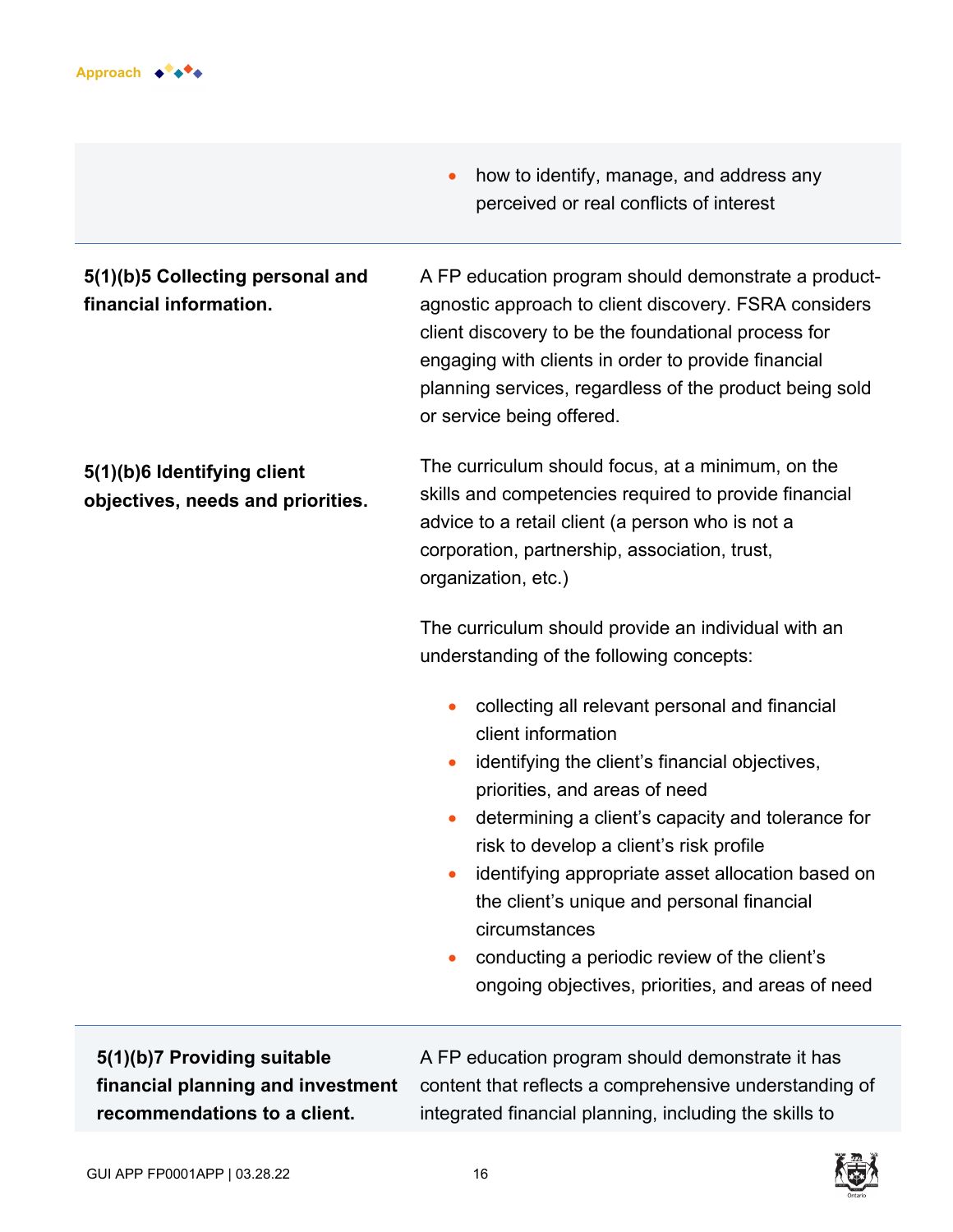

develop, present, and implement an integrated financial plan to clients.

## **5(1)(b)8 Developing and presenting an integrated financial plan for a client.**

An integrated financial plan includes a holistic analysis of all relevant financial and personal circumstances for a client, which leads to the development of suitable financial planning and/or investment recommendations.

The curriculum should provide an understanding of the concept of suitability and the provision of suitable recommendations as they relate to the disclosed needs and circumstances of the client.

**5(1)(b)2 Estate planning, tax planning, retirement planning, investment planning, finance management and insurance/risk management.**

A FP education program should demonstrate it has sufficient content to provide a comprehensive understanding of all of the following technical knowledge areas:

- estate planning
- tax planning
- retirement planning
- investment planning, including alternative investments (FSRA understands alternative investments to be investments that do not fit into the traditional investment categories of stocks, bonds or cash)
- finance management
- insurance/risk management

The education program should also provide the student with the ability to understand how these knowledge areas interconnect with each other.



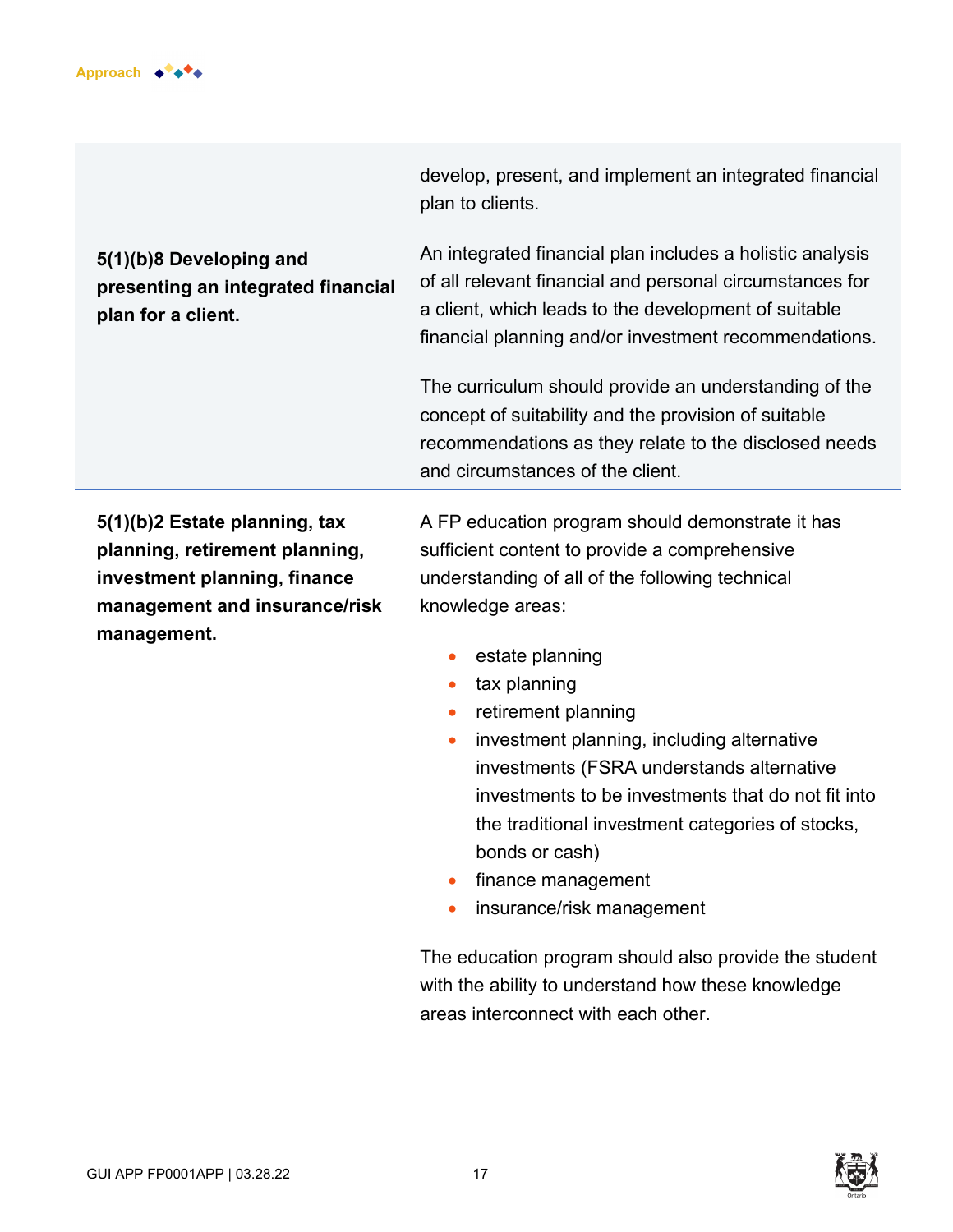# **Table 2 – Financial Advisor curriculum assessment**

| <b>FA Credential Approval Criteria</b>                                                                                         | <b>Approach</b>                                                                                                                                                                                                                                                                                                                                                                                                                                                                                                                                                                                                                                                            |
|--------------------------------------------------------------------------------------------------------------------------------|----------------------------------------------------------------------------------------------------------------------------------------------------------------------------------------------------------------------------------------------------------------------------------------------------------------------------------------------------------------------------------------------------------------------------------------------------------------------------------------------------------------------------------------------------------------------------------------------------------------------------------------------------------------------------|
| 6(1)(b)1 The Canadian financial<br>services marketplace and<br>regulatory environment.                                         | An education program for a FA credential should<br>demonstrate that it has content that reflects:<br>an overview of the Canadian financial services<br>marketplace<br>an overview of the Canadian regulatory<br>$\bullet$<br>environment related to the sector in which the<br>individual operates<br>In order to equip an individual with the ability to provide<br>sound financial advice, a FA education program should<br>also include content on economics - in particular, content<br>on how the financial services marketplace operates as<br>well as underlying economic fundamentals and monetary<br>policies (for example, GDP, inflation, interest rates, etc.) |
| 6(1)(b)3 Ethical practices and<br>professional conduct.<br>6(1)(b)4 Dealing with conflicts of<br>interest.                     | A FA education program should demonstrate it has<br>content that reflects an understanding of:<br>ethical practices and professional conduct,<br>$\bullet$<br>including practical content on how to manage and<br>handle certain ethical situations and scenarios<br>how to identify, manage, and address any<br>perceived or real conflicts of interest.                                                                                                                                                                                                                                                                                                                  |
| 6(1)(b)5 Collecting personal and<br>financial information.<br>6(1)(b)6 Identifying client<br>objectives, needs and priorities. | The curriculum should provide an individual with an<br>understanding of the foundational concepts that are<br>required to give appropriate advice, not specific to any<br>product or service, including:                                                                                                                                                                                                                                                                                                                                                                                                                                                                   |

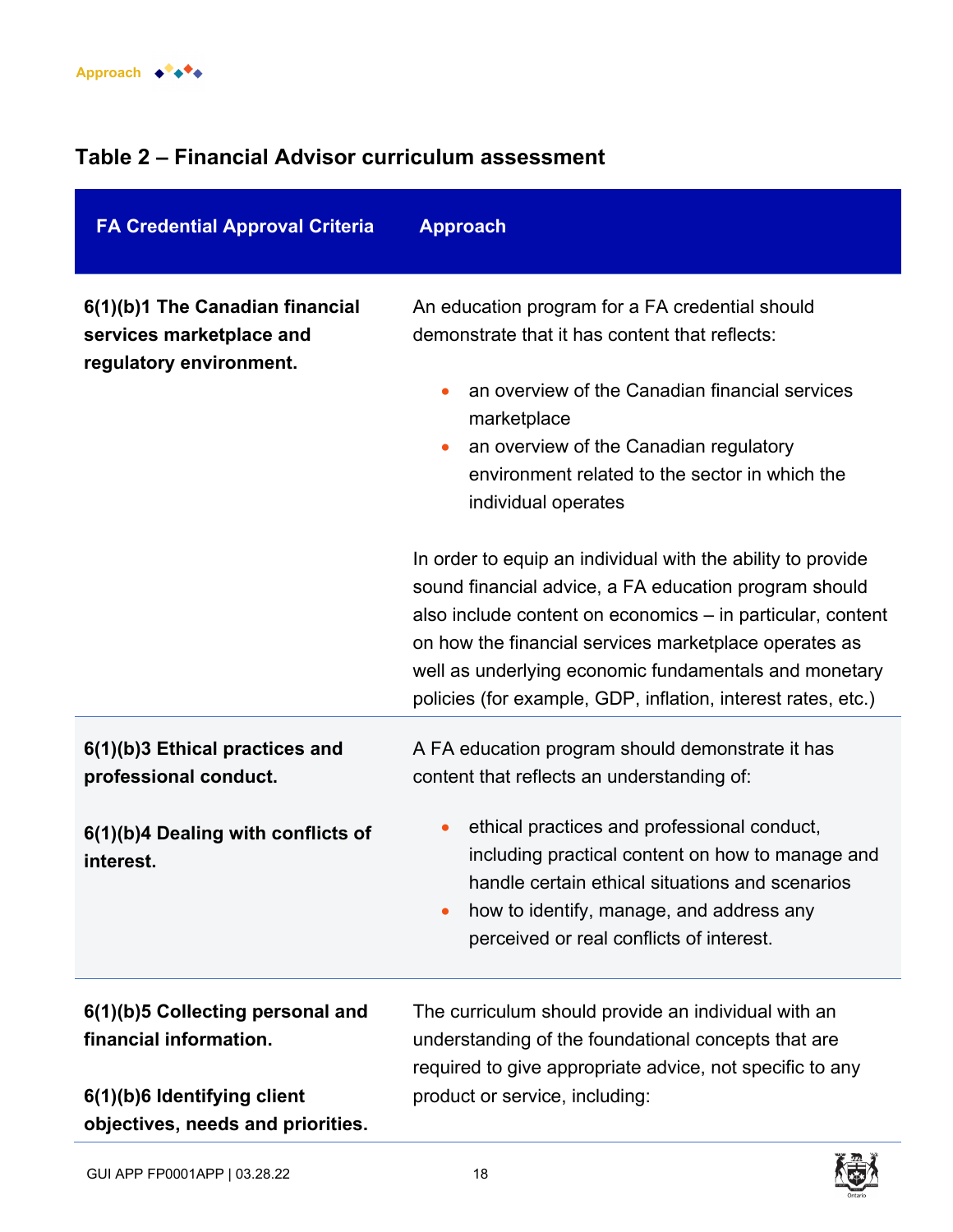

|                                                                                         | collecting all relevant personal and financial client<br>information<br>identifying the client's financial objectives,<br>priorities and areas of need<br>determining a client's capacity and tolerance for<br>risk to develop a client's risk profile<br>identifying appropriate asset allocation based on<br>$\bullet$<br>the client's unique and personal financial<br>circumstances<br>conducting a periodic review of the client's<br>ongoing objectives, priorities and areas of need                                             |
|-----------------------------------------------------------------------------------------|-----------------------------------------------------------------------------------------------------------------------------------------------------------------------------------------------------------------------------------------------------------------------------------------------------------------------------------------------------------------------------------------------------------------------------------------------------------------------------------------------------------------------------------------|
|                                                                                         | The curriculum should focus, at a minimum, on the skills<br>and competencies required to provide financial advice to<br>a retail client (a person who is not a corporation,<br>partnership, association, trust, organization, etc.).                                                                                                                                                                                                                                                                                                    |
| 6(1)(b)7 Providing suitable<br>financial and investment<br>recommendations to a client. | A FA education program should demonstrate it has<br>sufficient content to provide a comprehensive<br>understanding of the skills and competencies required to<br>develop, present, and implement (if required) suitable<br>financial and/or investment recommendations, including<br>for the sale of investment products.<br>The curriculum should provide an understanding of the<br>concept of suitability and the provision of suitable<br>recommendations as they relate to the disclosed needs<br>and circumstances of the client. |
| 6(1)(b)2 The products and<br>services provided by the<br>individual.                    | A FA education program should demonstrate it has<br>content that reflects an understanding of common<br>investment products, with in-depth knowledge and<br>expertise in one or more of those products.                                                                                                                                                                                                                                                                                                                                 |